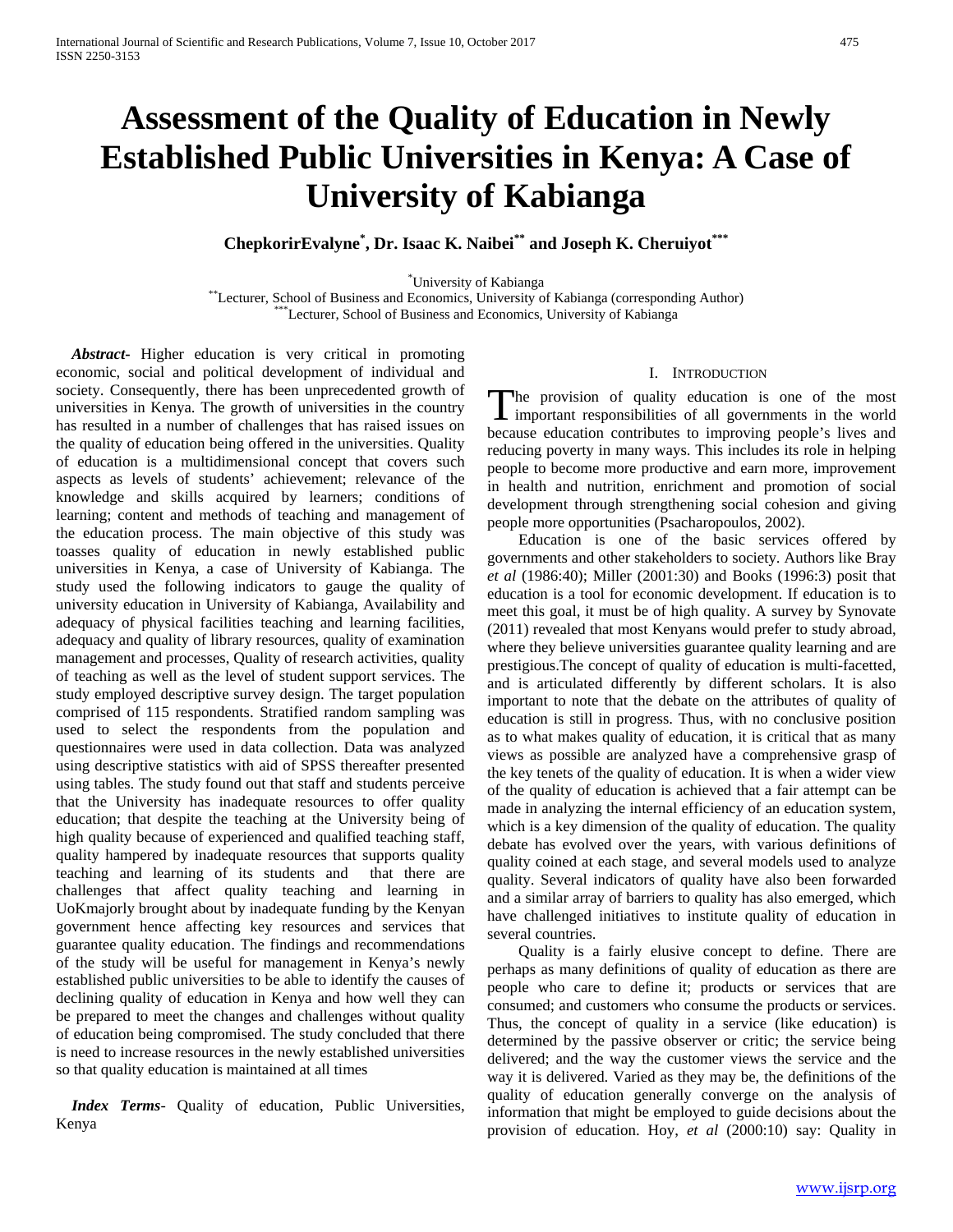education is an evaluation of the process of educating which enhances the need to achieve and develop the talents of the customers of the process, and at the same time meets the accountability standards set by the clients who pay for the process or the outputs from the process of educating. According to this definition the key aspects of quality of education are developing the talents of customers in a value-laden way, meeting accountability standards and giving value for money paid. Grisay and Mahlck (1991:3) partly concur with this position when they say evaluating the quality of an educational system entails analyzing first and foremost: The extent to which the products or the results of the education provided (the knowledge, skills and values acquired by the students) meet the standards stipulated in the system's educational objectives, The extent to which the knowledge, skills and values acquired are relevant to human and environmental conditions and needs. The two definitions focus on standards, but this by no means makes them comprehensive, as there is no guarantee that those standards are worth achieving in the first place. Standards seek to relate to needs of customers, which shift rapidly, thus making the definition of quality of education an elusive and rapidly shifting concept. Goddard and Leask (1992:20) highlight the place of customers in the definition of quality when they say, "Quality then is simply meeting the requirements of the customer." For education, there are different customers, who include parents, government, students, employers, and institutions of higher learning, who all look for different characteristics of quality. The different customers do not only have different expectations of the education provided, but these expectations also change with time, making the quality of education a moving target.

 Quality in Education is the degree to which education can be said to be of high standard, satisfies basic learning needs, and enriches the lives of learners and their overall experience of living (UNESCO, 2000).Universities have been challenged to maintain quality in curriculum development and delivery. Studies have shown that quantitative expansion of education may impact negatively on quality and equity if not handled carefully. Quality is a complex concept, and quality in higher education is especially ambiguous and sometimes even confusing. However, it is generally accepted that quality in higher education is perceived as consisting of a synthesis of conformity, adaptability and continuous improvement, (Cheserek, 2009). Quality is a synthesis of a range of expectations for many stakeholders. Students may focus on facilities provided and perceived usefulness of their education for future employment, while academic staff may pay attention to the teaching-learning process. On the other hand management may give importance to achieving an institution's goals and objectives, whereas parents may consider the education achievement of their children. Employers may consider the competence of the graduates, and government may be interested in achieving education goals for its youth (Commission for Higher Education, 2008). This indeed shows that developing and maintaining standards in education; and promoting quality education remain a major challenge across education systems throughout the world. In Kenya, the process of quality assurance in curriculum development involves evaluation of an academic program to ensure it meets standards set by Commission of Higher Education (CHE). To achieve quality in curriculum, it is important to assess supporting academic resources (physical, academic, equipment, learning materials, texts and journals) (Cheserek, 2009).

 Universities are ranked worldwide, with quality being a major consideration. No Kenyan university made it into the top 1,000 list during the 2010 Academic Ranking of World Universities, produced by Shanghai Jao Tong University in China. The government admits the challenge that "The quality of learning in some universities has been declining'; There is a shortage of doctoral level lecturers as a result of rapid expansion and brain drain, (National strategy for University Education). The introduction of double intake in admission which was initiated in the Academic Year 2012/2013 has further stretched the capacities of the Universities. A careful analysis of objectives of university level training as set out in Republic of Kenya, (2009) underscores the importance of the universities and justifies current concern that they provide the kind of education and training expected of them. The stakeholders need an assurance that there is quality in provision of university education in Kenya.

 With the increasing numbers of students seeking places in public universities, the question of quality is critical and requires urgent attention. Several Educationists in their studies found out that problems facing Public Universities such as overflowing classes, strained facilities, high fees and shortages of lecturers, turned students away since it affected quality of education offered. If the issue of deteriorating quality of education is not treated with the seriousness it deserves, Universities could be falling in realization of Kenya's Vision 2030. All local and global stakeholders in education such as financial donors may reduce funding and trust in the graduates from University of Kabianga. The study therefore assessed the quality of education in the recently established public university of Kabianga in Kenya. It determined the perceptions of Students and staff on adequacy of resources, interaction between educational inputs and outputs and challenges in offering quality teaching in University of Kabianga. The general objective of this study was to assess the quality of education in newly established University of Kabianga

 An empirical survey conducted in Japan and Thailand with university students identified a total of 10 factors of service quality which were grouped into three categories of services such as academic, nonacademic, and facilities (Gamage, et al, 2008). In terms of the academic category, students considered quality of academic staff, quality of programs, and university reputation as important factors that influenced their perceptions of service quality. In the case of non-academic, factors such as financial assistance and tuition fees, counseling and support services, job placement services, and grievance procedures contributed to students' perceptions of service quality. Finally with respect to facilities, students considered physical plants and facilities, library and computing facilities, and student organizations as important factors in their perceptions of service quality. The results of the above study suggest that perceived quality has a positive impact on student overall satisfaction. Thus, students who had high positive perceptions of services being offered at their universities tended to report a higher level of overall satisfaction. This implies that, to maintain students' overall satisfaction, university administrators should enhance students' perceived quality. The results also suggested that academic factor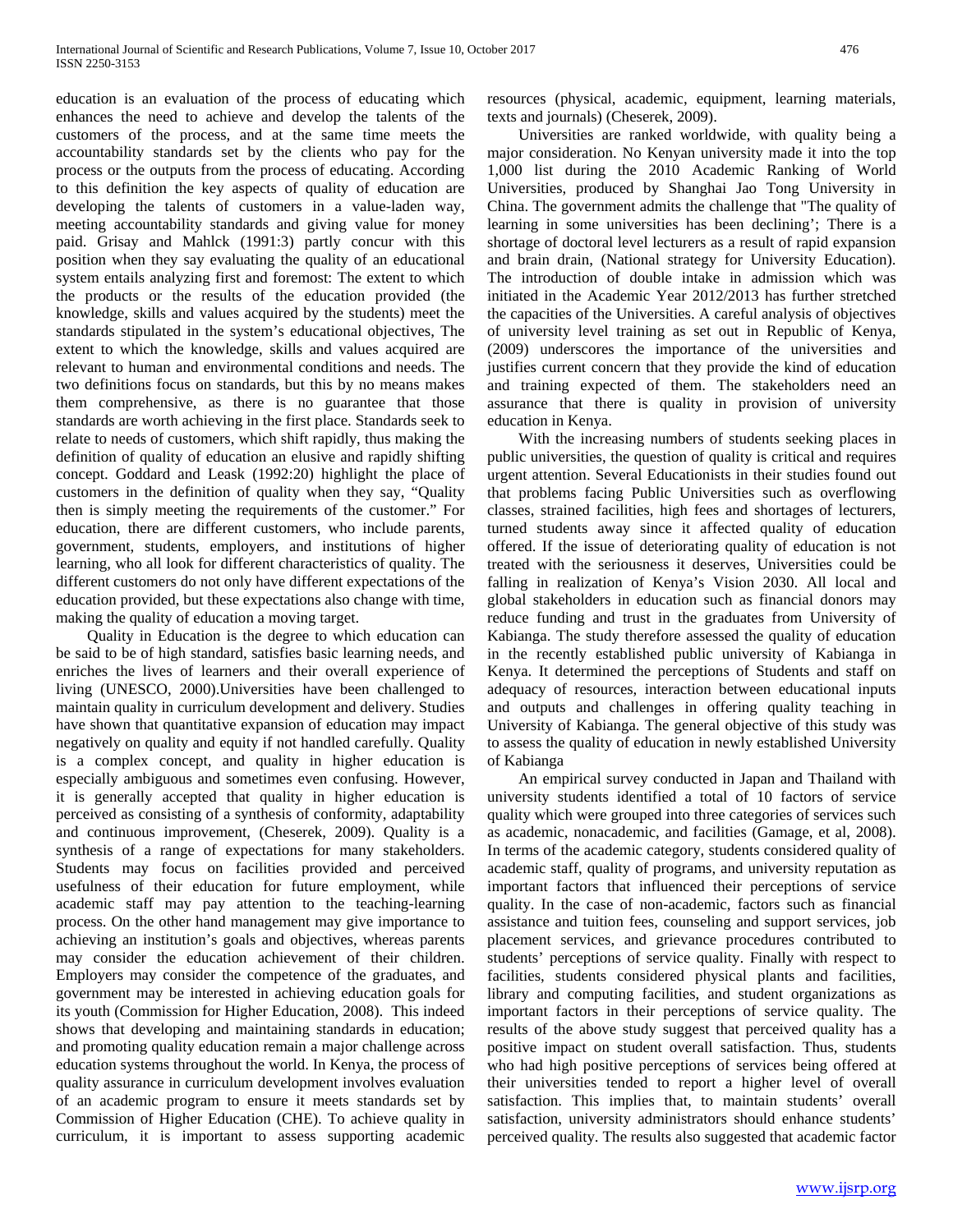most strongly impacts on students' overall satisfaction followed by the non-academic factors and finally the facilities factors.

 Learning facilities are critical to provision of quality education in Universities in Kenya. Several research results shows that majority of public Universities in the country do not have adequate facilities to support provision of quality education. Lack of adequate lecture halls, desks, chairs and tables affected learning as overcrowding affect learners acquisition of competency skills required at University level. Inadequate learning facilities hinder the achievement of quality education. For Universities to achieve quality education, availability of quality educational facilities and good infrastructure is necessary. These quality facilities have been found to be a major determinant of the school learning environments (Boakye-Boaten, 2015). They have also been found to be positively related to good academic achievement by learners (Wangari, 2003). Physical facilities, teaching and learning resources are basic to the process of implementation of a curriculum (Stevenson, 2007). The success or failure of the implementation of a programme may well depend on the availability or nonavailability of instructional materials and facilities (Higgins et al, 2005). Standa (1980) cited in Chepkorir et al., (2014) put it in a seminar paper that more attention is required to the provision of adequate facilities and resources and opportunities for teachers to share ideas on the use of available, accessible and appropriate resources in the solution of educational problems.

 Facility dimension is associated with accessibility of physical facilities which protect academic activities as well as non-academic activities. Based on various researches, this dimension is mentioned as tangibles, physical features, and physical issues. Besides, there are studies which modify these dimensions to several particular dimensions known as entertaining facilities, and computing facilities (Athiyaman 1997, Ford, Joseph et al. 1999, Sohail and Shaikh 2004). Based on the research of Sohail and Shaikh (2004), the physical facilities of the higher education institutions contain the lighting of the lecture halls, campus building appearance, design of lecture halls, and cleanliness of the campus as well the easement of the classrooms and study rooms. Aldridge and Rowley (1998) represent that, Physical facilities such as library services, technology facilities, and lecture rooms have a significant effect on students' educational experience. Based on the result of two studies which were conducted by LeBlanc and Nguyen (1997) and Sohail and Shaik, (2004), overall students" perceived service quality can be affected by students" abilities through accessing to facilities offered by their higher education institutes. Accessibility to facilities includes comforting access to the computer facilities, parking facilities, and classroom facilities

 The teaching facility (lecture room, laboratory, tutorial room and/or discussion room) should maintain standards, as stipulated in the IUCEA guidelines (2006), in order to assure quality teaching. This refers to the size of classrooms/ lecture halls and laboratories vis-a-vis the number of registered students for that course and its duration. The expectation here would be that a teaching facility used for a period of three hours should be comfortable for teacher and student alike in order to facilitate learning (Cheserek, 2009). The lecture halls need to be fitted with equipment that fosters learning as well as makes the lecturer

and students comfortable. Security for students and lecturers need to be observed at all times.

 Studies have however revealed that there is a shortage of physical facilities in public universities in Kenya. The World Bank (2000) and Cheboi (2001) noted that financial resources directed to university education were inadequate. Cheboi (2006) observed that shortage of facilities affected the quality of higher education. He further observed that poor recreation facilities affected quality of higher education. Report of The Public Universities Inspection Board (Republic of Kenya, 2006) noted that quality and quantity of teaching and learning materials particularly information technologies impact in a very significant way on the quality of teaching and research. The Board further noted that accelerated growth in student numbers in the public universities had not been matched by expansion of physical facilities and academic infrastructure and that some of the existing infrastructure was inadequate, dilapidated and in bad state of despair.

 According to Okwakol (2008), most African universities do not have adequate physical facilities such as lecture rooms, office, and library and laboratory spaces to provide a suitable learning and teaching environment. She noted that 55% of laboratory equipment in most departments in universities was not in a state in which they could be used to carry out experiments. The net effect of this scenario was that only about half the experiments were done. Okwakol (2008) as cited by Gudo (2011) noted that a computer is increasingly becoming the major notebook, textbook, dictionary and storage facility for information for students in quality institutions of higher learning. She noted that universities that fail to utilize the benefits of the digital age-computer assisted learning, web connectivity and networked learning cannot offer quality education. Library facilities and information systems in almost all universities are antiquated. Books and scholarly journals are not only few but very old and are therefore irrelevant to current institutional needs and priorities.

 Manyasi (2010) while studying how using information technology could increase access to higher education through distance learning in Kenya found that institutions of higher learning lacked the necessary technology. The institutions had only a few computers, which were used by lecturers to access internet services. Lecturers lacked instructional competencies and information design for distance learning associated with delivery of high quality services. Advances in Information Technology could provide solution for the demand in university education in Kenya. However, there was insufficient institutional preparedness. Apart from inadequate space and shortage of current books and journals, public universities did not have satisfactory internet provision for the learners. This was a great impediment to provision of quality teaching and learning.

 Studies by Waituru (1999), Maria et al (2003) and Mutisya (2010) have also singled out shortage of lecturers as serious threat to offering quality university education. Shortage of lecturers reduces efficiency of lecturers in offering effective services for quality education in public universities in Kenya (Gudo et al; 2011). Public universities have more part time than permanent lecturers. Part time staff are available for the scheduled lecturing hours but not for consultations with students (Gudo, et al; 2011). This has led to a situation where students are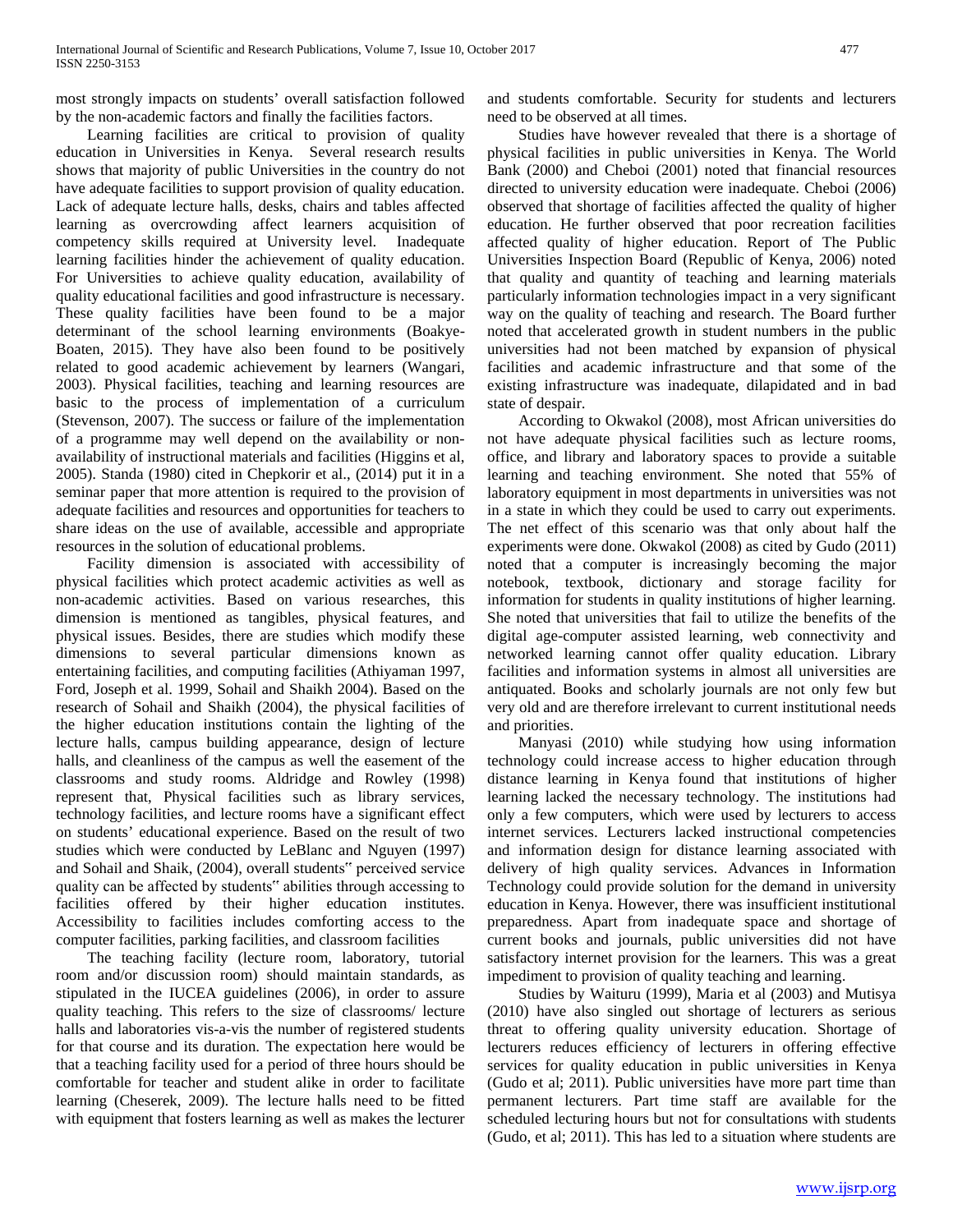denied an opportunity for deeper understanding of a subject matter through critical enquiry in guided debate and practice. Shortage of lecturers is a cause of concern since coping mechanism would involve increased workload and employment of incompetent staff. For effective teaching to take place at a university there is a minimum ratio of lecturing staff against the number of enrolled students to be achieved. The Commission of University Education (CUE) has worked out recommended lecturer/student ratios associated with quality teaching and learning for the various disciplines studied at the universities. The recommended lecturer/student ratio was compared against what was available at the selected universities. The recommended lecture/staff ratio as per CHE, which was changed to be Commission of University Education (CUE) were such that a programme in Applied Science should have a 1: 10 ratio, Arts and Humanities 1:15; Medical and Allied Sciences 1:7, Pure and Natural Sciences 1:10, Social Sciences 1:18 (CHE, 2010). It is common to find that ratios stipulated by CUE are rarely adhered to due to high levels of student enrolments and shortage of lecturers. The shortage of lecturers also makes organizing for tutorial classes a big challenge (Gudo et al; 2011).Gudo et al 2011 observed that tutorial classes died in public universities. Tutorials and practical lessons are meant to give students deeper understanding of subject matter through critical enquiry in guided debate and practice. Inadequate practical lessons or fieldwork deny the trainees opportunity to link theory learnt in lecture halls and the field of work. Waituru (1999) noted that lack of tutorial classes could lead to universities producing graduates with a lot of rote learning and poorly developed critical thinking abilities.

 Research is one of the core pillars of the university system. Publication of research findings in reputable journals is one of the ways in which research findings are widely disseminated to stakeholders. AccordingtoChacha (2004) research and publishing by faculty has sharply dropped over the last few years. Due to heavy teaching responsibilities brought about by the rising numbers and the need to part time so as to make some extra money to supplement the meager pay, faculty are not keen on undertaking meaningful research and publishing their work. Expansion in university students' numbers negatively affects the quality and quantity of research in public universities in Kenya (Gudoet al; 2011).Gudo also noted that universities experience long term problems of conducting quality research largely due to high workload occasioned by shortage of lecturers and reliance on part time teaching staff. Olukoju (2002) found that there was decline in terms of output, quality and regularity of publications due to decline in scholarly research in Nigeria. Chacha (2004) observed that research and publishing by faculty had sharply dropped, while Olel (2006) found that reduction in the number and quality of research carried out by the teaching staff at universities was due to overloading of staff with mainly teaching and marking duties.

 Ramani (2004) observes that university lectures throughout the commonwealth countries are supposed to teach for a maximum of six hours a week. They are expected to spend the rest of the time in researching, thinking and publishing their findings. In Kenya's universities, the case is markedly different. Lecturers spend as many as twenty hours every week teaching. Very few lecturers take a leave let alone the much-cherished sabbatical leaves because they are absorbed in teaching. The teaching workload although among the core services of the university it needs to be designed in such way that it does not deny the academic staff an opportunity to participate in research.

# II. RESEARCH METHODOLOGY

 Kothari (2004) asserts as cited in Ackoff (1961), a research design is the "arrangement of conditions for collection and analysis of data in a manner that aims to combine relevance to the research purpose with economy in procedures". The study was conducted by use of descriptive survey design. The study was concerned with analyzing factors which affect quality of education in newly created public universities. This design enabled the researcher to gather information, summarize, interpret and present the findings (Orodho, 2002). Mugenda and Mugenda (1999) gave the purpose of descriptive research as determining and reporting the way things are. Borg and Gall (1989), noted that descriptive survey research is intended to produce statistical information about aspects of education that interest policy makers and educators. The study fits within the provisions of descriptive survey research design because the researcher collected data and reported the way things are without manipulating any variables.

 The study was carried out in one newly created public university in Kericho County. The main economic activity within the county is tea and dairy farming. It is a fairly cosmopolitan county with people from neighboring counties working in the tea industry.The study was based at UoK with its staff and students being the target population..Target population is defined as all the members of a real or hypothetical set of people, events or objects to which a researcher wishes to generalize the results of the research study (Borg & Gall, 1989). The study targetedUoK and the respondent'sinvolved staff and students. UoK had a total of 47 permanent teaching staff, and a student population of3020. A total of 115 respondents were selected from the two categories (staff and students) students were sampled

 Sampling means selecting a given number of subjects from a defined population as representative of that population. Any statements made about the sample should also be true of the population (Orodho, 2002). Kothari (2004) observed that the size of sample should neither be excessively large, nor too small. It should be optimum. An optimum sample is one which fulfills the requirements of efficiency, representatives, reliability and flexibility. According to Mugenda and Mugenda(1999), a factor to be considered in determining the sample size is the need to keep it manageable enough to enable the researcher to derive from it detailed data at an affordable cost in terms of time, finances and human resources. Mugenda and Mugenda (1999) further suggest that for disciplined studies, 105 of accessible population is enough. In this study, the population was small and comprised of 14 permanent teaching staff and 101 students. The number was chosen because of its expected usefulness to the researcher in saving time and resources. In picking the sample population, purposive sampling was used to select the institution. The power of purposive sampling lies in selecting the information rich case for in depth analysis related to the central issues being discussed (Mugenda and Mugenda, 1999).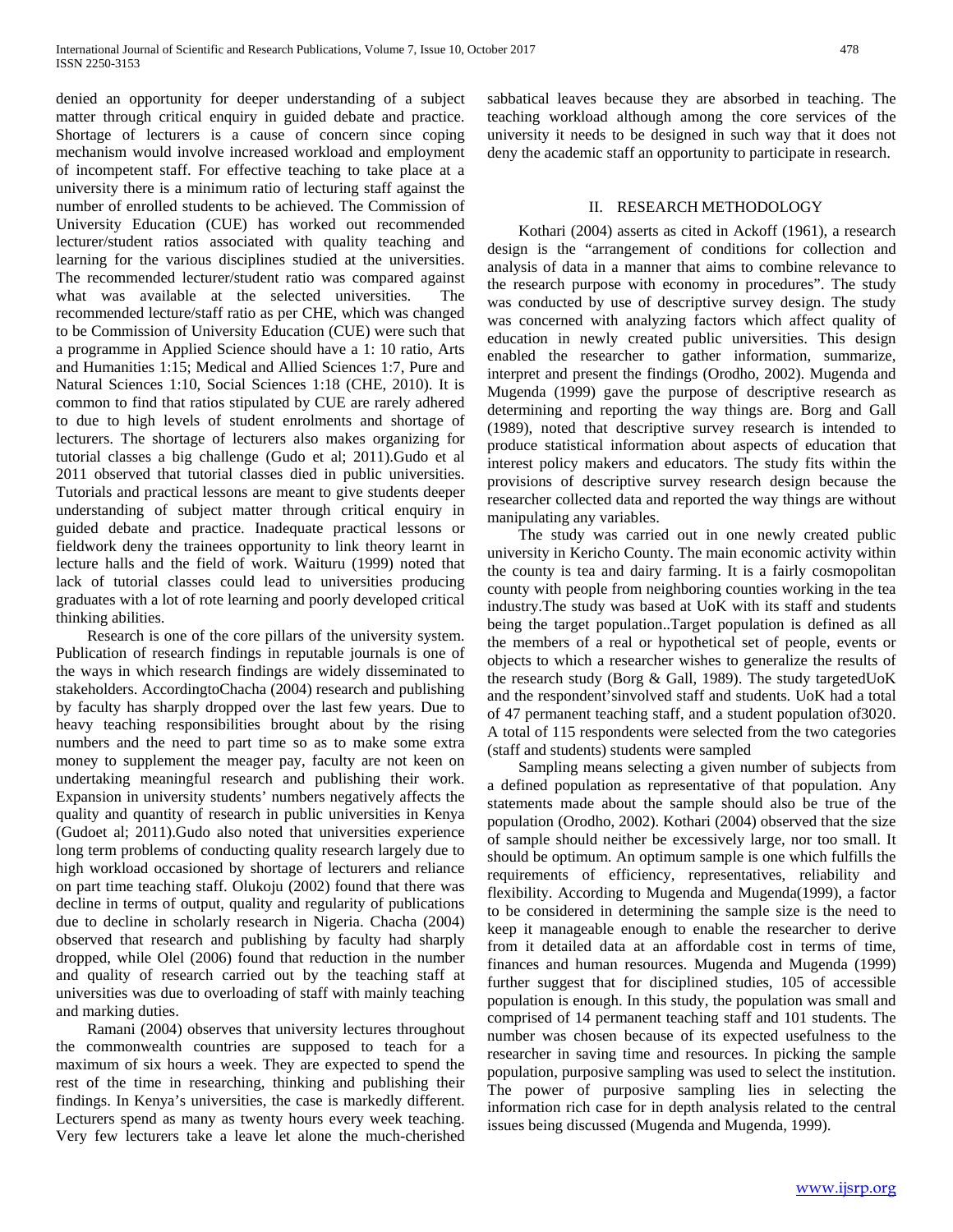The sampling frame for any probability sample is a complete list of all the cases in the population from which a sample is drawn (Saunders *et al*, 2007). The study adopted the stratified random sampling. This is because the study population is not homogeneous as it comprised of staff in different disciplines and working in different academic departments. In addition, the students undertake different courses. The goal of this sampling technique was to ensure that these staff and students in different departments are adequately represented in the sample (Mugenda*et al*, 2003). The researcher then took a stratified random sample of the departments from the five main Schools. The total of number of departments of UoK was 8. A further random sample of staff and students from the sampled departments was done. The researcher then took a random sample of the students under these schools/institutes, and then subjected the random sampled students and staff to questionnaires. The schools/department comprised of students in different level of studies (second year, third year, and first year). Data collection instrument which was used was closed and openended questionnaire and was self-administered. A questionnaire is considered appropriate for a descriptive design and was used for data collection because it offered considerable advantages in the administration. It also presented an even stimulus potentially to large numbers of people simultaneously and was able to provide the investigation with an easy accumulation of data. Gay (1996) maintains that questionnaires give respondents freedom to express their views or opinions or make suggestions. The questionnaires were administered to the students and academic staff.

 According to Orodho (2010), reliability referred to the level to which a measuring instrument provides similar results over a number of repeated trials.Khotari (2004) observe that validity indicates the degree to which instruments measure what they are supposed to measure. In this study the data collection instruments were pretested before use to ensure ambiguities, deficiencies and weaknesses were removed and to ensure consistency and accuracy was achieved.Validity of data indicates the degree to which data collection instruments measure what they are supposed to measure, Kothari, (2004). During pretest questionnaires for this study were adjusted to enhance content validity through consultation with the experts in the area. A pilot test was conducted to a selected sample of 8 respondents who did not form part of the actual sample to test the reliability of the instruments (Kothari, 2004). The findings of the pilot test showed that the calculated Cronbach's reliability alpha was 0.866 which implied that the questionnaire was reliable.Both primary and secondary data were collected.Primary dataconsisted of data being collected specifically for the current study and obtained from respondents through questionnaires with both close and open-ended questions. The questionnaire was likert scale in nature. Likert scale is the most widely used scale in survey research where respondents specify their level of agreement to a statement.The data that was collected for the study was checked for completeness, consistency and accuracy. The data was coded and processed using Statistical Package Social Sciences (SPSS) version 17.0. The processed data was analyzed using descriptive statistics which included frequencies and percentages. Data were presented by use of tables and figures

## III. RESULTS AND DISCUSSION

 The study was guided by three objectives; to determine the perceptions of students and staff on the adequacy of resources for offering quality of education, to assess the interaction taking place between educational inputs and outputs and to establish the challenges in offering quality of teaching staff at the university

 Results indicated in Table 4.1 shows that nearly 46.0%of students either strongly disagrees (30.7) or disagree (14.9%) that lecture rooms are adequate similar to 67.0% of staff either (14.3%) strongly disagree or disagree 50.0% that lecture rooms are adequate. Only 35.6% of students and 21.4% of staff agreed that lecture rooms are adequate while 18.8% of students and 14.3 % of staff were indifferent

**Table 1 Lecture halls/rooms are adequate**

|                   | <b>Students</b> |      | <b>Staff</b> |       |
|-------------------|-----------------|------|--------------|-------|
|                   | N               | $\%$ | N            | %     |
| strongly disagree | 31              | 30.7 | 2            | 14.3  |
| disagree          | 15              | 14.9 |              | 50.0  |
| undecided         | 19              | 18.8 | 2            | 14.3  |
| agree             |                 | 7.9  |              | 14.3  |
| strongly agree    | 28              | 27.7 |              | 7.1   |
| Total             | 101             |      |              | 100.0 |

*Source: Research data, 2016*

 Analysis of satisfaction level with laboratory equipment was made. Results shown in Table 4.2 indicates that nearly 50% of students either strongly disagreed(21.8%) or disagreed(27.7%) that laboratories are adequate and well equipped while 57% of staff either strongly disagreed (14.3%) or disagree (42.9%) that laboratories are adequate and well equipped. Only 37.7% of students and 21.4% of staff agreed that laboratories are adequate and well equipped. 12.9% of students and 21.4% of staff were indifferent. The interpretation was that the university did not have satisfactory and adequate laboratory equipment for effective teaching and learning.

**Table1 Laboratories are adequate and well equipped**

|                   | <b>Students</b> |      | Staff |       |
|-------------------|-----------------|------|-------|-------|
|                   | N               | $\%$ | N     | $\%$  |
| strongly disagree | 22              | 21.8 | 2     | 14.3  |
| disagree          | 28              | 27.7 | 6     | 42.9  |
| undecided         | 13              | 12.9 | 3     | 21.4  |
| agree             | 15              | 14.9 | 3     | 21.4  |
| strongly agree    | 23              | 22.8 | 14    | 100.0 |
| Total             | 101             |      | 14    | 100.0 |

 Further analysis on the perception of availability and adequacy of Computers, laptops and LCDs, results showed that nearly 83% of students either strongly disagree (48.5%) or disagree (34.7%) that ICT facilities are adequate. The same view was shared by nearly 93% of staff (42.9%) strongly disagreed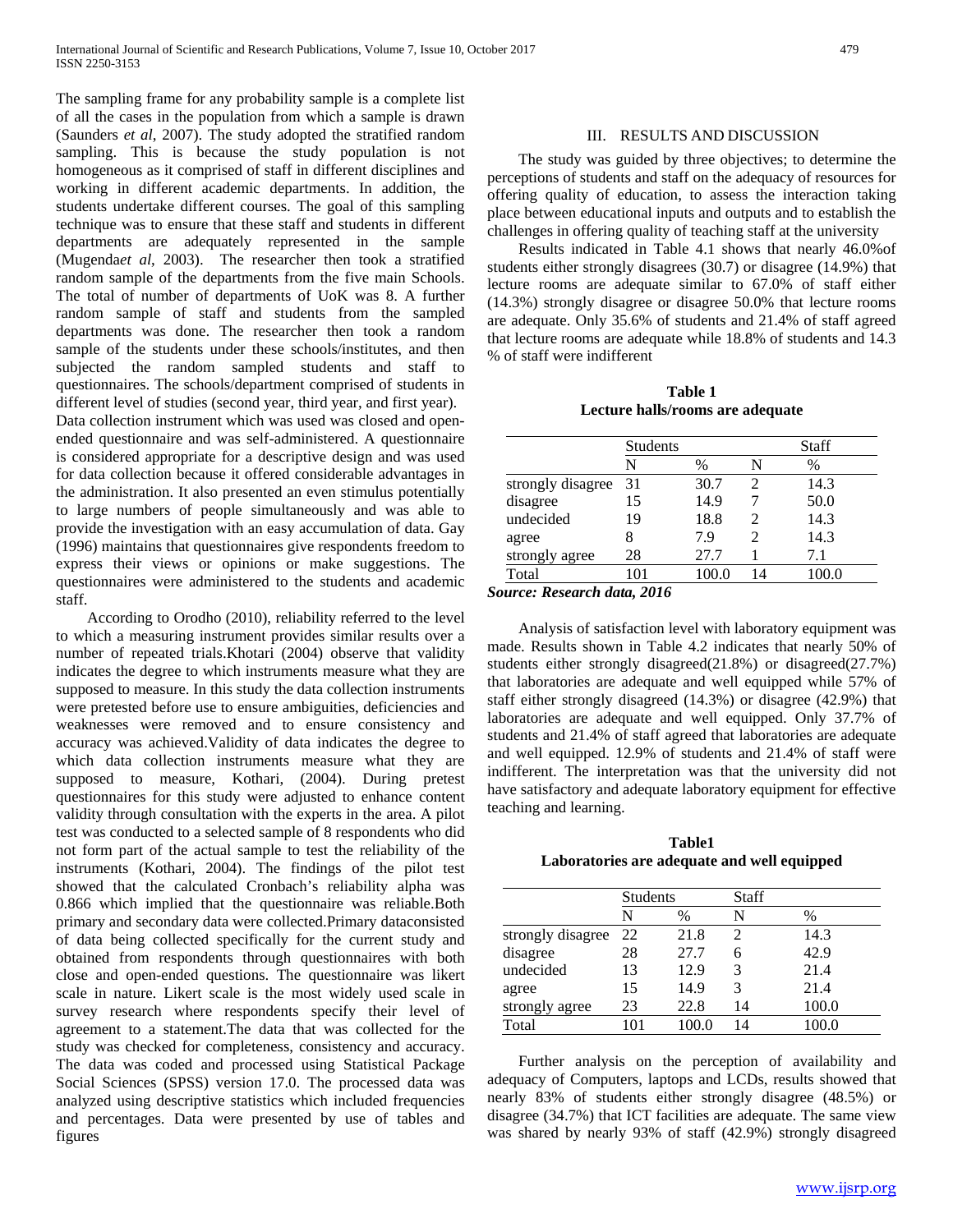and (50.0%) disagreedthat these facilities are adequate. Only 16.8% of students agreed that ICT facilities are adequate while 7.1% of staff were indifferent.

 Results on the perceived adequacy and accessibility of internet facilities in the university libraries shows that71%of students either strongly disagree (25.7%) or disagree (45.5%) that internet facilities are adequate while 64% of staff, (7.1%) strongly disagree or (57.1%) disagree that internet facilities in the library were adequate. Only 9.9% of students and 21.4% of staff agreed that internet facilities are adequate. 18.8% and 14.35% of students and staff respectively were indifferent. The results therefore meant that the university did not have adequate internet facilities for effective teaching and learning.

 The researcher sought to establish the adequacy of library facilities such as space, print journals, e-journals, internet and current books in the university. that nearly 86% of students either strongly disagreed (29.7%) or disagreed (56.4%) that the library space was adequate while 50% of staff was of the same opinion as students that the space was inadequate to accommodate all the students. Only 8% of students and 28.6 % of staff agreed that library space was adequate. 5.9% of students and 21.4% of staff remained indifferent.

 Investigation was done on the perceived adequacy of print journals in university libraries. Table 4.5 shows that nearly 66% of students either strongly disagreed (28.7%)or disagree (37.6%) that print journals were adequate. Nearly 79% of staff either strongly disagreed (14.3%)or disagreed (64.3%) that print journals are adequate. Only 23.7% of students and 14.2% of staff agreed that library journals are adequate. 9.9% of students and 7.1% of staff remained indifferent. The findings meant that print journals were not adequate in the university

 Analysis was done on the perceived satisfaction with availability of current books (2005 - 2010). Responses in Table 4.7 shows that nearly 58% of students either strongly agree (13.9%)or agree (43.6%) that library books were current and adequate. Nearly 79% of staff either strongly agree (14.3%) or agree (64.3%) that they were satisfied with the adequacy of current books and journals. Only 42.6% and 21.4% of students and staff respectively, disagreed that current books are inadequate. This therefore meant that quality teaching and learning in university was not negatively affected by shortage of current books and journals because research findings indicate that they are adequate.

| Table 3                        |  |  |  |  |  |  |
|--------------------------------|--|--|--|--|--|--|
| <b>Current books available</b> |  |  |  |  |  |  |

|                   | <b>Students</b> |      | Staff                       |       |
|-------------------|-----------------|------|-----------------------------|-------|
|                   | N               | $\%$ | N                           | $\%$  |
| strongly disagree | 8               | 7.9  | 3                           | 21.4  |
| Disagree          | 35              | 34.7 | 9                           | 64.3  |
| undecided         | 44              | 43.6 | $\mathcal{D}_{\mathcal{A}}$ | 14.3  |
| Agree             | 14              | 13.9 | 14                          | 100.0 |
| strongly agree    | 8               | 7.9  | 3                           | 21.4  |
| Total             | 101             |      | 14                          | 100.0 |

 The study also sought to establish if examination processes were effective in the university and whether grades obtained by the students in an examination reflect their individual academic ability. Analysis was done to establish if examinations in the university are externalized. Results from staff in table 4.15 indicate 71.3% of staff either strongly agree (16.8%) or agree (54.5%) that university examinations are externalized. Only 29(28.7%) were indifferent. This findings leads to the conclusion that examinations are generally externalized in the University.The responses in table 4.16 indicate that nearly 60% of students either strongly agreed (8.9%) or agreed (50.5%) that there were cases of examination malpractices. Nearly 79% of staff either agreed (14.3%) or strongly agreed (7.1%) that there were cases of exam malpractices. Only 34.6% students and 14.3% of staff respectively disagreed that examination malpractices are not in existence. 5.9% and 7.1% of students and staff remained indifferent.

 From the analysis above that sought todeterminethe perceptions of students, and staff on adequacy of resources for offering quality of education in University of Kabianga, it was interpreted that the university did not have adequate learning facilities for effective teaching and learning. This therefore means that the quality of teaching and learning is negatively affected by inadequate learning facilities in the University such as Library resource, Laboratories, lecture rooms/halls and ICT facilities/resources. Ministry of Education, Science and Technology (Republic of Kenya, 2003, pp.xiv, 61, 81) noted that the nature of physical facilities is important in determining the quality of university education in that lack of adequate physical facilities such as lecture rooms, computers, laboratories and laboratory equipment negatively affects the quality of teaching and learning. Shortage of physical facilities in public universities in Kenya is well documented. World Bank (2000) and Cheboi (2001) noted that financial resources directed to university education were inadequate. Cheboi (2006) observed that shortage of facilities affected the quality of higher education. According to Okwakol (2008) most African universities do not have adequate physical facilities such as lecture rooms, office, and library and laboratory spaces to provide a suitable learning and teaching environment. She noted that 55% of laboratory equipment in most departments in universities was not in a state in which they could be used to carry out experiments. The net effect of this scenario was that only about half the experiments were done. Report of The Public Universities Inspection Board (Republic of Kenya, 2006) noted that accelerated growth in student numbers in the public universities had not been matched by expansion of physical facilities and academic infrastructure and that some of the existing infrastructure was inadequate, dilapidated and in bad state of despair.

 Analysis done to determine the adequacy of library resources such as print journals, current book , internet facilities indicates that library resources in University of Kabianga are inadequate and therefore negatively affected the quality of teaching and learning in the university.

 A study by Ndethiu (2007) at Kenyatta University found that lack of adequate reading resources posed a challenge to the promotion of students reading habits. Inadequate use of internet and general lack of reading space were important constraints to students reading. According to Eshiwani (2009) our universities are forced to work under adverse conditions; lack of resources for non-salary academic expenditure, such as textbooks, journals, teaching and research equipment and maintenance of such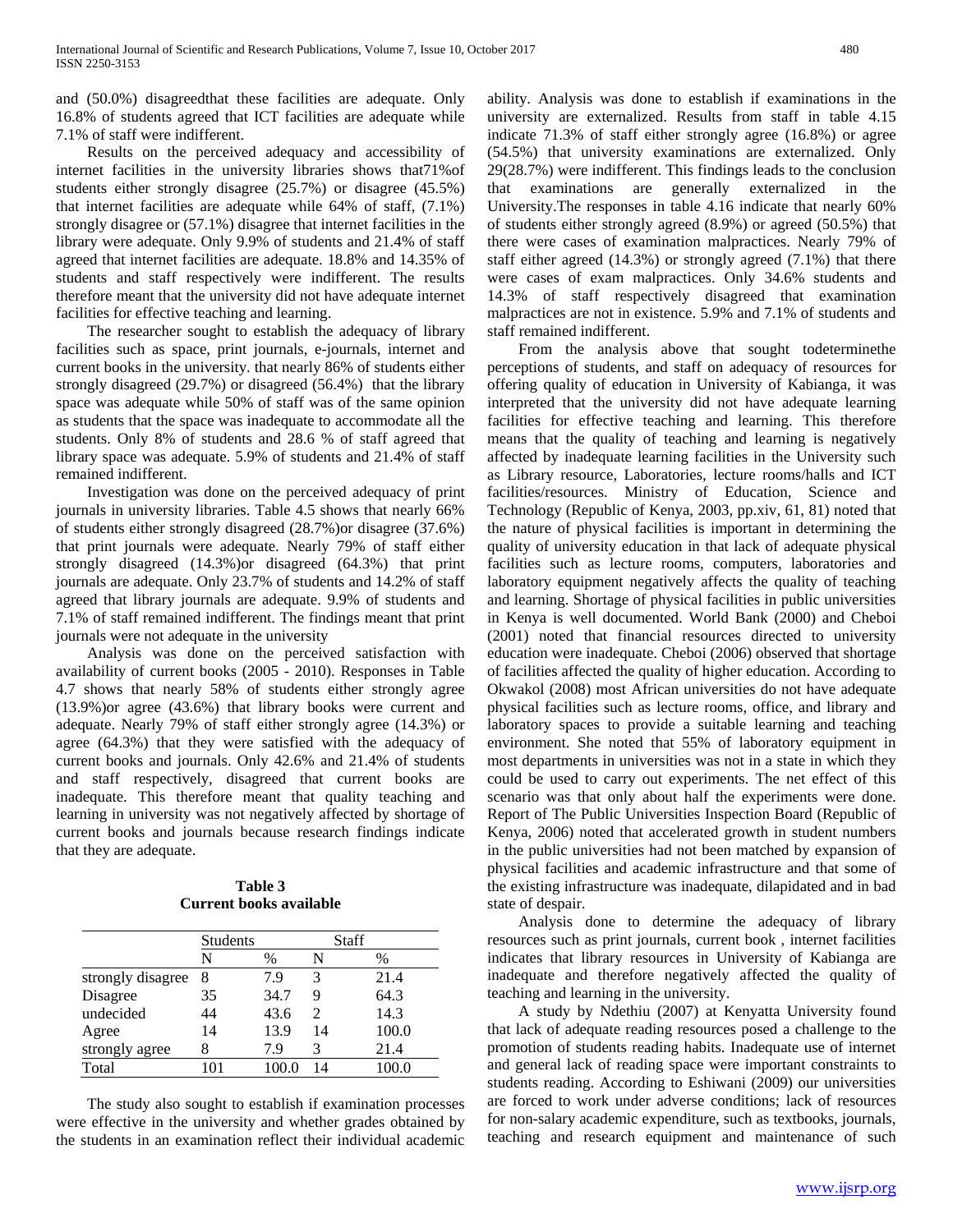equipment. He asserts that the situation has resulted in a lowering of academic standards and of quality of graduates. Graduates are deficient in written communication and technical proficiency which make them unfit for the market.

 Analyses done to determine adequacy of ICT facilities and resources showed that ICT resources facilities and resources in University of Kabinaga are inadequate. This therefore has an impact on the perception of education being offered in the University. Report of The Public Universities Inspection Board (Republic of Kenya, 2006) noted that quality and quantity of teaching and learning materials particularly information technologies impact in a very significant way on the quality of teaching and research. Okwakol (2008) noted that a computer is increasingly becoming the major notebook, textbook, dictionary and storage facility for information for students in institutions of higher learning. She noted that universities that fail to utilize the benefits of the digital age-computer assisted learning, web connectivity and networked learning cannot offer quality education. Library facilities and information systems in almost all universities are antiquated. Manyasi (2010) while studying how using information technology could increase access to higher education through distance learning in Kenya found that institutions of higher learning lacked the necessary technology. The institutions had only a few computers, which were used by lecturers to access internet services. Lecturers lacked instructional competencies and information design for distance learning associated with delivery of high quality services. Advances in Information Technology could provide solution for the demand in university education in Kenya. However, there was insufficient institutional preparedness. Apart from inadequate space, the university did not have satisfactory internet provision for the learners. This was a great impediment to provision of quality teaching and learning. As was noted earlier, computers and internet services are integral ingredients to modern day higher education without which quality of education suffers.

 Analyses done to determine perception of staff and students on adequacy and efficiency of Examination processes and Facilities University of Kabianga, the researcher established that Examination processes and facilities are adequate. This therefore means that the integrity of examinations offered by the University is guaranteed hence upholding the quality of education is offering. According to Birungi (2006) how students are assessed for what they have learnt is an important element of quality assurance for the regulatory agencies and for individual universities. Cheating in examinations is an opportunistic behavior attributed to inadequate student preparation and lack of confidence to face examinations. Given that majority of students admitted to public universities obtained higher entry grades (Gudo&Olel, 2011), examination cheating is attributed to lack of adequate control measures taken against examination cheating and remote chances of detection. It was therefore inferred that frequency of students cheating in the university was lowering quality of its examinations and the education provided.

 Analysis was done to establish whether teaching staff are adequate for all courses in the university. Responses in Table 4.8showed that 71% of students either strongly disagreed (17.8%) or disagree (53.5%) that there were enough lecturers while 64 % of staff either strongly disagree (7.1%) or disagree

(57.1%) that lecturers were adequate for all courses. Only 16.9% and 28.6% of students and staff respectively agreed that lectures are enough for all course. 11.9% and 7.15 of students and staff remained indifferent.

 The researcher also sought to know if the lecturers in the university are qualified and experienced; the responses in table 4.9 showed that72% of students either strongly agreed (24.8%) or agreed (47.5%) that teaching staff are qualified and experienced. 71% of staff either strongly agreed (21.4%) or agreed (50.0%) that lecturers are qualified and experienced. Only 19.8% of students and 14.2% of staff disagreed that teaching staff are not qualified and experienced whereas 7.9% and 14.3% of students remained indifferent.

 Asked whether tutorial classes were offered and if they were effective, the responses in Table 4.10 showed that nearly 68% of students either strongly agreed (32.7%) or agreed (34.7%) that there was effective teaching and tutorial classes in the university. Nearly 79% of staff either strongly agreed (57.1%) or agree (21.4%) that teaching and tutorial were available and effective. 7.9% of students and 14.35 of staff respectively disagreed that teaching and tutorial classes were not effective.24.8% and 7.1% of staff were indifferent.

 Tutorials and practical lessons are meant to give students deeper understanding of subject matter through critical enquiry in guided debate and practice. Inadequate practical lessons or fieldwork deny the trainees opportunity to link theory learnt in lecture halls and the field of work. According to Waituru (1999), lack of tutorial classes could lead to universities producing graduates with a lot of rote learning and poorly developed critical thinking abilities. The researcher also sought to find out the views of lecturing staff regarding the quality of research at the university with regard to opportunities provided to participate in research activities with the aim of improving education offered by the University.

 Attempt was made to find out if teaching and marking consumes a lot of time hence affecting research activities; results indicated in Table 4.12 shows that79% of staff either strongly agree (7.1%) or agree (71.4%) that the high workload occasioned by shortage of lecturers and reliance on part time teaching staff reduced their time for conducting quality research. 21.4% staff however disagreed that teaching and marking consumes a lot of time hence enough time to conduct research.

 The above findings compare to Olukoju (2002) who found that there was decline in terms of output, quality and regularity of publications due to decline in scholarly research in Nigeria. Chacha (2004) observed that research and publishing by faculty had sharply dropped, while Olel (2006) found that reduction in the number and quality of research carried out by the teaching staff at universities was due to overloading of staff with mainly teaching and marking duties. According to Eshiwani (2009) decline in government funds of the universities has adversely affected the quality of teaching and research as well as general working conditions in universities.

 Recreation activities like Sports are one of the most important student activities and are linked to academic achievements in students. Students were therefore asked to state their level of satisfaction with the sporting facilities provided by the university. Analysis on adequacy of recreational facilities in shows that 72% of students either strongly disagreed (52.5%) or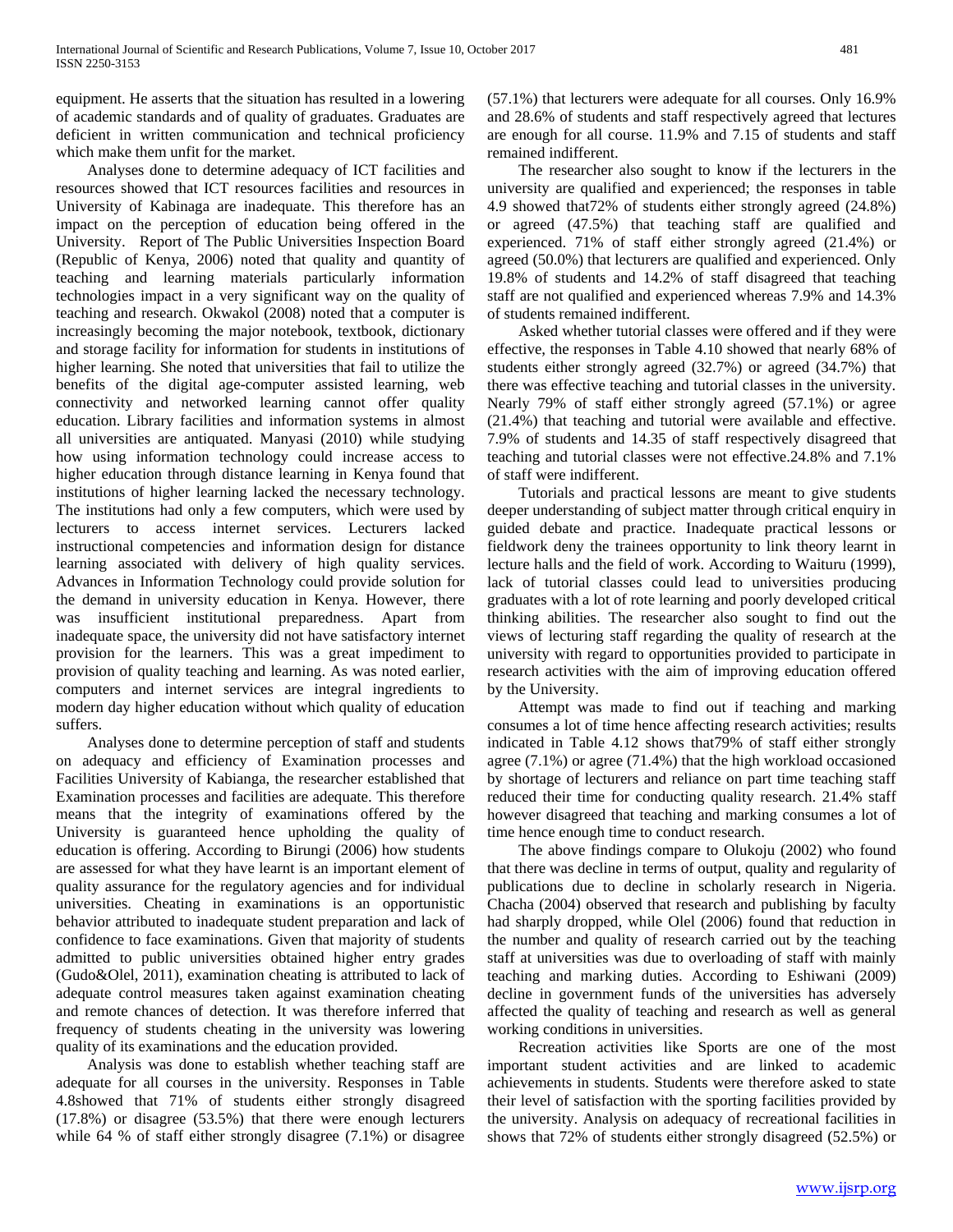disagreed (19.8%) that recreational facilities are adequate. 64% of staff either strongly disagreed (14.3%) or disagreed (50.0%) that creational facilities available in the university are adequate. 16.8% of students and 28.6% of staff however agreed that recreational facilities are adequate. 10.9% of students and 7.1% of staff were indifferent.

 This was interpreted to mean that the university did not provide adequate sporting facilities. Fox, et al (2010) found that there were positive associations between involvement in physical activities and academic achievement among students. Results from a study by Taylor, et al (2010) indicated that participation in sports enhanced school adjustment, moral adjustment, selfesteem and more positive self-concept among students. The results also indicated that students participating in sports reported higher grades and more motivation for further studies than their non-sports counterparts. It was therefore inferred that inadequate provision of sporting activities in the university negatively influenced the quality of teaching and learning.

 Students were also asked to indicate their level of satisfaction with guidance and counseling services at the university. Results in table 4.14 indicate that nearly 47% of students either strongly agreed (20.8%) or agreed(25.7%) that there was adequate provision of counseling services. 57% of staff either strongly agreed (28.6%) or agreed (28.6%) that the university provide adequate counseling services. Only 48% of students disagreed that counseling services are inadequate while 43% as well as 43% staff. 5% of students however were indifferent

# IV. CONCLUSIONS AND RECOMMENDATIONS

 The findings show that staff and students perceive the University to have inadequate resources for offering quality education. The study established that 46.0% of students perceive that that lecture rooms are inadequate similar to 67.0% of staff who also perceive that lecture rooms in the University were inadequate. The study also established that 50% of students perceived that laboratories were inadequate and well equipped while 57% of staff were of the same opinion that laboratories in the University are inadequate and well equipped. The interpretation was that the university did not have satisfactory and adequate laboratory equipment for effective teaching and learning. The finding on perception of adequacy of ICT resources and facilities indicates that 83% of students perceive that ICT facilities are inadequate. The same view was shared by 93% of staff that these facilities are inadequate. The study further established that library facilities such as space, print journals, ejournals, internet and current books were inadequate in the university.86% of students and 50% of staff were of the same opinion library facilities and resources were inadequate

 To establish the extent to which University inputs like, lecturers' qualification and experience, library resources and facilities, ICT facilities and resources, laboratory facilities, instructional material affect the quality of education in University of Kabianga, the results from the study indicate that there is negative interaction of educational inputs brought about by inadequacy of lecture halls, library resources, laboratories and equipment, ICT facilities and student welfare support. The findingsestablished that 71% of students felt that teaching staff in

the University were inadequate. 64 % of staff also felt that lecturers were inadequate for all courses. It also established 72% of students and 71% of staff felt that lecturers in the university are qualified and experienced. This finding however can be argued that quality of academic staff alone is not sufficient for a university to offer quality education.The finding also established that 68% of students and 79% of staff believe that there was effective teaching and tutorial classes in the university while 7.9% of students and 24.8% of staff did not believe that teaching and tutorial classes were effective in the University.

 It was also established that 64.3% of staff felt that the time and funds allocated for research activities was inadequate hence affecting the output and quality of research carried out in the University. 79% of the staff also felt that the high workload occasioned by shortage of lecturers reduced their time for conducting quality research. This finding of the study supports earlier studies by Waituru (1999), Maria et al (2003) and Mutisya (2010) that singled out shortage of lecturers as serious threat to offering quality university education.Despite the inadequacy of teaching facilities, the teaching at the University is of high quality because of experienced and qualified teaching staff. However, quality of academic staff alone is not sufficient for a university to offer quality education

 The findings indicate that there are a number of challenges that affects quality teaching and learning in the University. The findings show that the University is struggling with inadequate number of lecturers for all courses, inadequate facilities to support quality teaching and learning, inadequate funding for research activities, inadequate offices for staff and inefficient management of external examination processes. The inadequacy of all these key resources and processes can compromise quality education offered by the University. This finding corroborates earlier studies byWaituru (1999), Maria et al (2003) and Mutisya (2010) that singled out shortage of lecturers as serious threat to offering quality university education. The finding also is in support of Gudo et al (2011) observation that external examination in universities is dysfunctional and facing several challenges that compromises quality.

 Ideally, quality is achieved by carrying out the core function well. According to Bowden and Marton(1998,ch.1), these core functions, for a university, are teaching, research and community service. They argue that the core process in all these functions is learning. When it is carried out well at all levels of participants it becomes the defining element of quality in a university. Learning prepares the students for handling the situation in unknown future based on the current knowledge**.** This study sought to assess quality of education in University of Kabianga being a newly established public University in Kenya. In particular the study sought to determine the perceptions ofstaff and students' on adequacy of resources for offering quality of education assess theinteraction between the educational input and output and establish the challenges in offering quality education in the University

 The study established that the quality of Education in University of Kabianga is negatively affected to a larger extent due to limited available resources to support quality teaching and learning. Shortage of physical facilities that support teaching and learning for example library resources, ICT facilities/resources, laboratories, lecture rooms affects the perception of staff and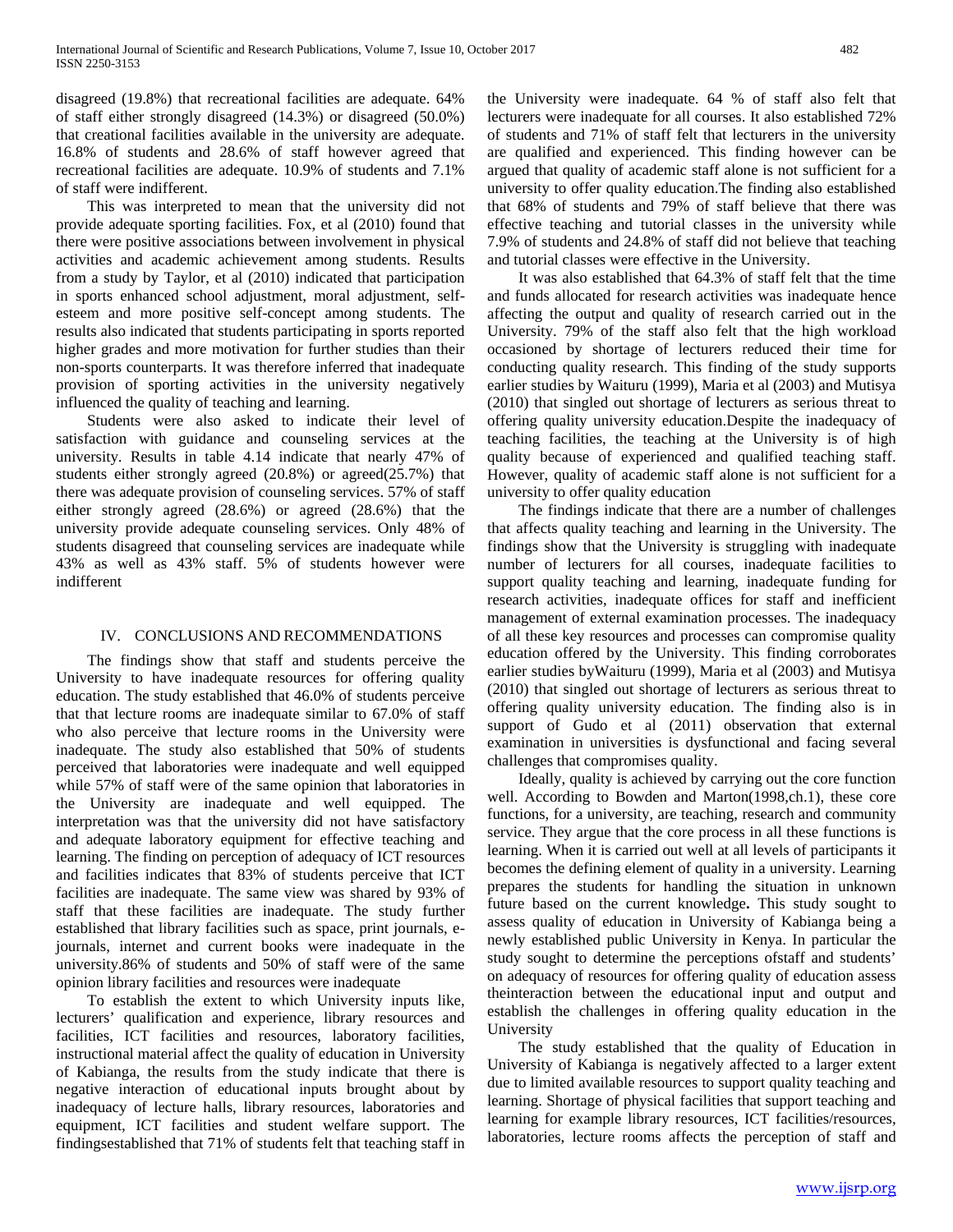students on the quality of education being offered in the institution**.** The assessment made on the interaction of educational inputs and output shows that the University in its quest to offer quality education, has been greatly affected by inadequate lecturers for all courses being offered, inadequate library resources for staff and students and inadequate laboratories and lecture rooms for learning.

 The biggest challenge the University is experiencing in its quest to offer quality teaching is inadequate funding by the Government to enable it support key operations that will ensures that adequate learning resources are provided. University of Kabianga is within the new global market, which is characterized by increasing demand in university education, rapid information change, and intense information flows. The University is forced to emerge as a newly established institution driven by the commercial imperative of market led forces, yet the University's strategies for resource utilization are embedded in government policies which sometimes affect resource distribution to processes and activities that support quality teaching and learning. This therefore has an effect on recruitment of teaching staff to ensure that all courses being offered in the University are well covered by qualified and experienced staff, and limits the research activities being conducted by the faculties.

 Another challenge established is inefficient management of university examinations with regard toExternal examination process. Much as the process was found to be functional, the issues that were highlighted to be challenging can affect the whole process and compromise on the quality of examinations being offered by the University in that examination processes should be clear, adequate and transparent because outcomes of assessments have a profound effect on students' careers and is also one of the ways through which a University can tell whether a course / programme objectives are being met or not, hence, high or low quality education.

 In conclusion the study has succeeded in presenting data that should serve as a benchmark against which future studies can be compared. In addition, it has added useful insights to paucity of literature towards quality of education in newly established public universities in Kenya. University of Kabianga is within the new global market, which is characterized by increasing demand in university education, rapid information change, and intense information flows. The University is forced to emerge as a newly established institution driven by the commercial imperative of market led forces, yet the University's strategies for resource utilization are embedded in government policies which sometimes affect resource distribution to processes and activities that support quality teaching and learning.

 Quality teaching plays an important role in achieving Academic Excellence and provides a competitive edge so that the students can qualify for jobs in the best Companies of the World to accommodate increased demand of University education in Kenya, newlycreated universities would first require that the capacity of teaching staff is enhanced to adequately integrate technology to facilitate quality of delivery within a shorter time and greater distance than it is today. Computers and internet services are integral ingredients to modern day education. The universities should be assisted to acquire these facilities for teaching and learning.

 To achieve acceptable quality standards and mass university education in Kenya, there must be collaboration between the government and the private sector. The newly created universities should be encouraged to partner with private sector in putting up physical facilities for accommodation, laboratories and lecture halls within the campuses. Under Build, Operate and Transfer (BOT) arrangements, universities can liaise with private investors in the housing sector to construct some of the required infrastructure which the investors operate for some time to recover costs before surrendering the same to the respective universities. Experience has shown that the government support to public universities is not enough to finance infrastructure development to match the increasing number of students. Public private partnership should include government incentives to private universities to admit more students through a reorganized centralized student admission and financing for students admitted to public and private universities. This requires rethinking the management of university students' loan scheme to meet tuition fees of students attending both public and private universities without any discrimination except for the amounts of loan available for the various courses of study.

 Another opportunity to be exploited is for universities to collaborate with middle level colleges in an arrangement whereby universities concentrate their effort to production of degree holders while middle level colleges produce diploma and certificate holders. These colleges should align their courses to degree programmes of universities of their choice. The curricula of the colleges should be carefully designed to allow for academic advancement including pursuit of degree studies. This arrangement will promote growth of the middle level colleges and release lots of space in universities for admission of degree students.

#### **REFERENCES**

- [1] Alam, G. M., P. K. Mishra, and M. M. Shahjamal. 2014. "Quality Assurance Strategies for Affiliated Institutions of HE: A Case Study of the Affiliates under National University of Bangladesh." Higher Education 68 (2): 285–301.
- [2] Alexander, F. K. (2000). The Changing Face of Accountability: Monitoring and AssessingInstitutional Performances in Higher Education. *The Journal of Higher Education*, *71*, 411-43[1.http://dx.doi.org/10.2307/2649146](http://dx.doi.org/10.2307/2649146)
- [3] Aldridge, Susan, & Rowley, Jennifer. (1998). Measuring customer satisfaction in higher education. Quality Assurance in Education, 6(4), 197- 204
- [4] Altbach, P. G., Reisberg, L., &Rumbley, L. E. (2009).*Trends in global higher education: Tracking anacademic revolution*. Paris: UNESCO.
- [5] Athiyaman, Adee. (1997). Linking student satisfaction and service quality perceptions: the case of university education. European Journal of Marketing, 31(7), 528-540
- [6] Basari, G., Altinay, Z., Dagli, G. and Altinay F. (2016).Assessment of Quality Management Models in Higher Education. Journal of Education and Learning; Vol. 5, No. 3: 1927-5250
- [7] Barnett, R. (1992). Improving Higher Education: Total quality care. Buckingham: SRHE/Open University Press.
- [8] Barnett, R. (1994). The idea of quality: Voicing the educational. In Doherty, G. D. (Eds.), Developing Quality Systems in Higher Education. London: Routledge.
- [9] Best J. W., & Kahn, J.V. (1989*). Research in Education (6th Ed).* Boston: Court D and Ghai (Eds) (1974) Education, society and development: New perspectives from Kenya. Nairobi: Oxford University Press.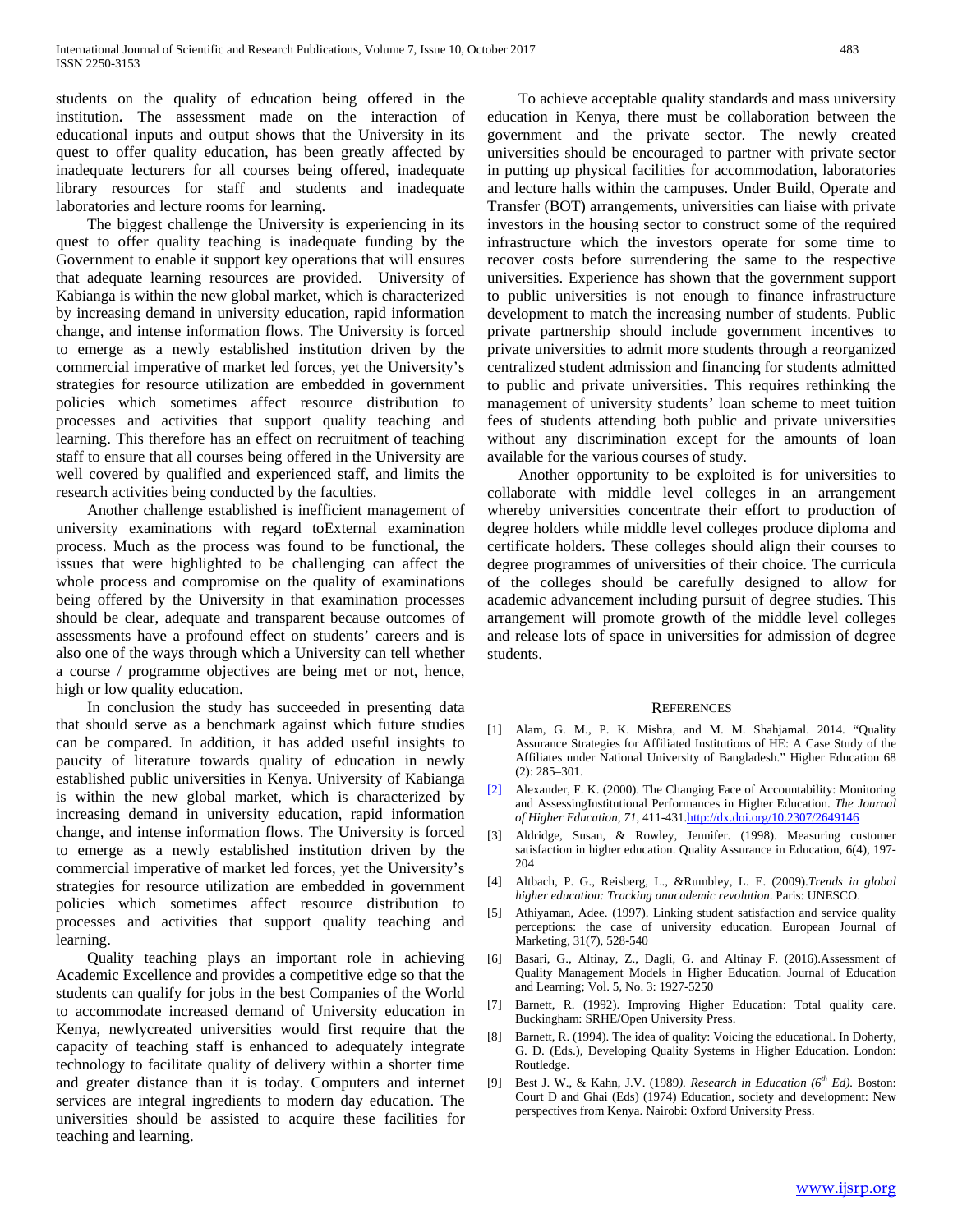- [10] Birungi, P (2006). Quality Assurance in East Africa: The State of the Art. The Uganda Higher Education Review.Journal of the Council for Higher Educationl3(2) 10-16.
- [11] Boakye-Boaten, A. (2015). Changes in the Concept of Childhood: Implications on Children in Ghana. The Journal of International Social Research, 3(10), 104-115.
- [12] Bowden,J&Marton, F. (1998). The Universities of Learning; Beyond Quality and competence in Higher Education", first edition, Kogan Page., London
- [13] Burrows, A., & Harvey, L. (1992). Defining quality in higher education: The stakeholder approach. Paper presented at the AETT Conference on Quality in Education, University of York, 6-8 April.
- [14] Chacha, N.C (2004). *Reforming Higher Education in Kenya: Challenges, Lessons and Opportunities.* A paper presented at the State University of New York workshop with the Parliamentary Committee on Education, Science and Technology, Naivasha, Kenya.
- [15] Cheboi, B (2006, 6th November). Funding Patterns and their Effects on Quality of Higher Education in Kenya.Presented at Kenyatta University.Conference paper. Nairobi.
- [16] Cheng, Y. C., & Tam, W. M. (1997).Multi-models of quality in education. Quality Assurancein Education, 5(1), 22-31. <http://dx.doi.org/10.1108/09684889710156558>
- [17] Chepkorir, E.B., Tonui, B., Chepsiror, P. & Too, J. (2014). Resource Capacities Supporting Thematic Approach In Teaching ECDE Centres In UasinGishu County. International Journal of Education Learning and Development, 2(5), 78-86.
- [18] Cheserek, G. J(2009) Quality Management in Curriculum Development and Delivery in African Universities: A Case Study of MoiUniversity, Quality\_Management\_in\_Curriculum\_Development\_and\_Delivery\_in\_Afri can\_Universities\_Cheserek\_.pdf
- [19] Commission for University Education (2014).Commission for university education universities standards and guidelines. Nairobi: CUE.
- [20] Commission for Higher Education (2008).Directory of Approved Programmes Offered in Kenyan Universities.
- [21] Cowen, R. (1996).*The evaluation of higher education systems*. London, England: Kogan Page.
- [22] Crosby, P. B. (1979). Quality Is Free: The Art of Making Quality Certain. New York, NY: New American Library.
- [23] David, P. (1997, October 2). Inside the knowledge factory.*The Economist*. Retrieved July 10, 2010, fro[m http://www.economist.com/node/600142](http://www.economist.com/node/600142)
- [24] Eshiwani, G (2009). *University Expansion in Eastern Africa: Challenges and Options in Higher Education.* Inter-University Council for East Africa (IUCEA). Newsletter Vol. 39 pp 17-22.
- [25] Feigenbaum, A. V. (1951). Quality Control: Principles, Practice, and Administration. New York, NY: McGraw-Hill.
- [26] Ford, John B, Joseph, Mathew, & Joseph, Beatriz. (1999). Importanceperformance analysis as a strategic tool for service marketers: the case of
- [27] Fox, C.K, et al (2010). Physical Activity and Sports Team Participation: Associations with Academic Outcomes in Middle School and High School Students. Journal of School Health.Vol 80 Issue 1.Pp31-37.
- [28] Gachiri, M.N (2003). The Teaching of Entrepreneurship and Small Business Management Curriculum at University Level: A Study of Selected Public and Private Universities in Kenya. Unpublished MBA Thesis.KenyattaUniversity.
- [29] Gamage, D.T., Suwanabroma, J., Ueyama, T., Hada, S., &Sekikawa, E. (2008). The impact of quality assurance measures on student services at the Japanese and Thai private universities. *Journal of Quality Assurance in Education*Vol.16 No. 2 pp. 181-198.
- [30] Gay L (1996). Educational Research Competencies for Analysis and Application(5th ed). New Jersey: Prentice Hall
- [31] Gilmore, H. L. (1974). Product conformance cost. *Quality Progress*, *7*(5), 16-19.
- [32] Government of Kenya.(2005). Sessional Paper No. 1 of 2005 on Policy Framework for Education, Training and Research.Nairobi, Government Printers.
- [33] Gudo, C.O &Olel, M.A (2011).*Students' Admission Policies for Quality Assurance: Towards Quality Education in Kenyan Universities.*  International Journal of Business and Social Science Vol 2. No 8 pp 177 – 183.
- [34] Harvey, L., & Green, D. (1993).Defining quality. Assessment & Evaluation in Higher Education, 18(1), 9–34. <http://dx.doi.org/10.1080/0260293930180102>
- [35] HELB (2010).HelbnewsletterVol 2 No 3 pp 1-2.HELB (2011).HELB website
- [36] Hoy C, Bayne-Jardine C. and Wood M. (2000). *Improving Quality in Education* London: FalmerPress.
- [37] Ibua, M &Macharia, *F (2010). Cost of Higher Education Compared to Average Income of Kenyans.* A Journal of the KIM School of Management Vol 1 pp 28-41.
- [38] Inter-University Council of East Africa (2006): Guidelines on quality in curriculumdevelopment (IUCEA), Nairobi
- [39] Jain, C. Subhash. *Marketing: Planning & Strategy.* 7th ed. U.S.A: Thompson Custom: 2004.
- [40] Johnes, J., & Taylor, J. (1990). Performance Indicators in Higher Education. Buckingham: SRHE & Open University Press.
- [41] Juran, J. M., &Gryna, F. M. Jr (Eds.). (1988). Juran's Quality Control Handbook (4th ed.). New York, NY: McGraw-Hill.
- [42] Kadenyi, M. M., Casongo, J. &Njuguna, S.G. "Challenges in the Implementation of Management of Part-time Degree Programmes in Kenyan Universities". *Management Digest*: The 1st KIM annual conference on management on Transforming Higher Education: Opportunities and challenges. Kenya Institute of Management, 2009.
- [43] Kasper, H., Helsdingen, P. van, &Gabbott, M. (2006). Services marketing management (2nd ed.). Chichester, England: John Wiley and sons ltd
- [44] K"Okul, F (2010). Perception of Students on the Status of Guidance and Counseling in Selected Universities in Kenya for Minimizing Student Riots.Unpublished PhD Thesis.Kenyatta University.
- [45] Kothari, C.R (2004), *Research Methodology*, *Methods and Techniques*  (Second revised edition) New Age International Publishers, Delhi
- [46] LeBlanc, Gaston, & Nguyen, Nha. (1997). Searching for excellence in business education: an exploratory study of customer impressions of service quality. International Journal of Educational Management, 11(2), 72-79.
- [47] Manyasi, B (2010). OL & DE as a Means of Increasing Access to Higher Learning in Kenya. A Journal of the KIM School of Management Vol 1 pp  $123 - 130.$
- [48] Mario,M et al (2003). *Higher Education in Mozambique: A Case Study.*  Partnership for Higher Education in Africa*.*Oxford: James Curray.
- [49] Mugenda M and Mugenda G, (1999).Research Methods: Quantitative and Qualitative Approach. Nairobi; Acts press.
- [50] Murnane, G. (1987). Total quality management in higher education: an international perspective. Buckingham: Open University Press.
- [51] Mutisya, K (2010 December 22). How the wrong policies turned public universities into cacophonous markets. Daily Nation, p.13.
- [52] Ndethiu, S.N (2007). The Role of Kenyatta University in Promoting Good Reading Habits among Undergraduate Students.Unpublished PhD Thesis. Kenyatta University
- [53] Okwakol, M.J.N (2008). *Challenges and Prospects for Quality Assurance in Science and Technology Education in African Countries.*The Uganda Higher Education Review. Journal of the National Council for Higher Education, Vol 5 No.2 Pp 17-26.
- [54] Olel, M. A. (2006). The Effect of Privately Sponsored Students Programme on Efficiency and Equity in Public Universities in Kenya and Uganda.Unpublished PhD Thesis.MasenoUniversity.
- [55] OrodhoJ.A(2010).Essentials of Educational and Social Science Research Methods. Masola Publishers, Nairobi
- [56] OrodhoJ.A(2002).Techniques of Writing Research Proposals and Reports inEducation and Social Sciences. Nairobi: MasolaPublishers.
- [57] Ramani, K. (2004). *"*University grapples with the money question." in *Sunday Standard*.Republic of Kenya (1980). The Education Act CAP 211, Laws of Kenya.
- [58] Republic of Kenya (2006).Transformation of Higher Education and Training in Kenya to Secure Kenya's Development in Knowledge Economy: Report of The Universities Inspection Board (Kinyanjui Report), Nairobi: Government Printers.
- [59] Republic of Kenya (2007).Vision 2030. Publication of the Ministry of State for Planning, National Development and Vision 2030.Nairobi: Government printers.